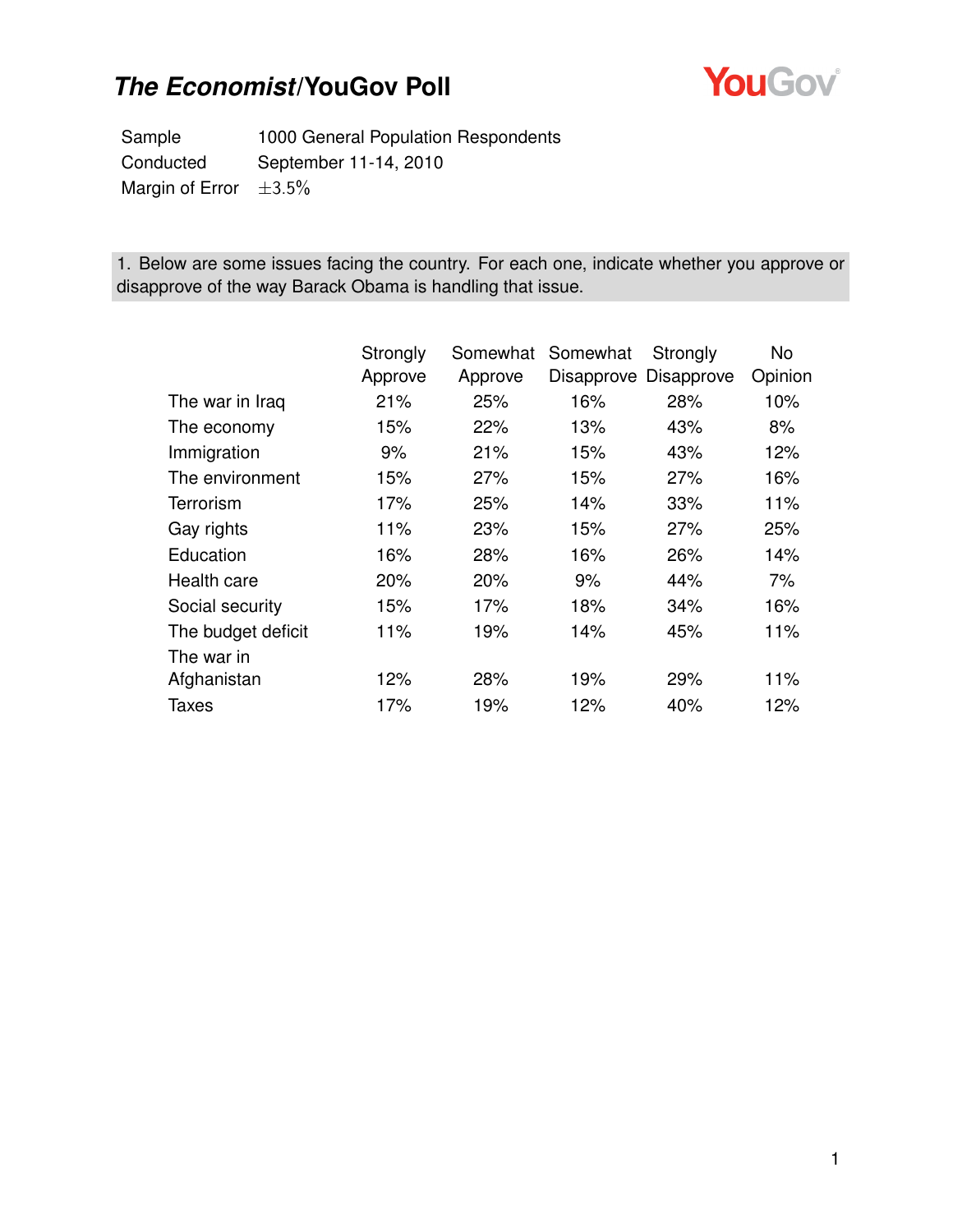

|  |  |  |  |  | 2. How important are the following issues to you? |  |
|--|--|--|--|--|---------------------------------------------------|--|
|--|--|--|--|--|---------------------------------------------------|--|

|                    | Very<br>Important | Somewhat<br>Important | Not Very<br>Important | Unimportant |
|--------------------|-------------------|-----------------------|-----------------------|-------------|
| The war in Iraq    | 43%               | 40%                   | 15%                   | 3%          |
| The economy        | 84%               | 14%                   | $1\%$                 | $1\%$       |
| Immigration        | 51%               | 31%                   | 13%                   | 5%          |
| The environment    | 47%               | 37%                   | 11%                   | 5%          |
| Terrorism          | 58%               | 29%                   | 9%                    | 3%          |
| Gay rights         | 23%               | 24%                   | 24%                   | 28%         |
| Education          | 58%               | 33%                   | 7%                    | 2%          |
| Health care        | 73%               | 21%                   | 5%                    | 2%          |
| Social security    | 65%               | 26%                   | 7%                    | 2%          |
| The budget deficit | 62%               | 30%                   | 7%                    | 2%          |
| The war in         |                   |                       |                       |             |
| Afghanistan        | 45%               | 41%                   | 12%                   | 3%          |
| Taxes              | 67%               | 26%                   | 6%                    | 1%          |

### 3. Which of these is the **most** important issue for you?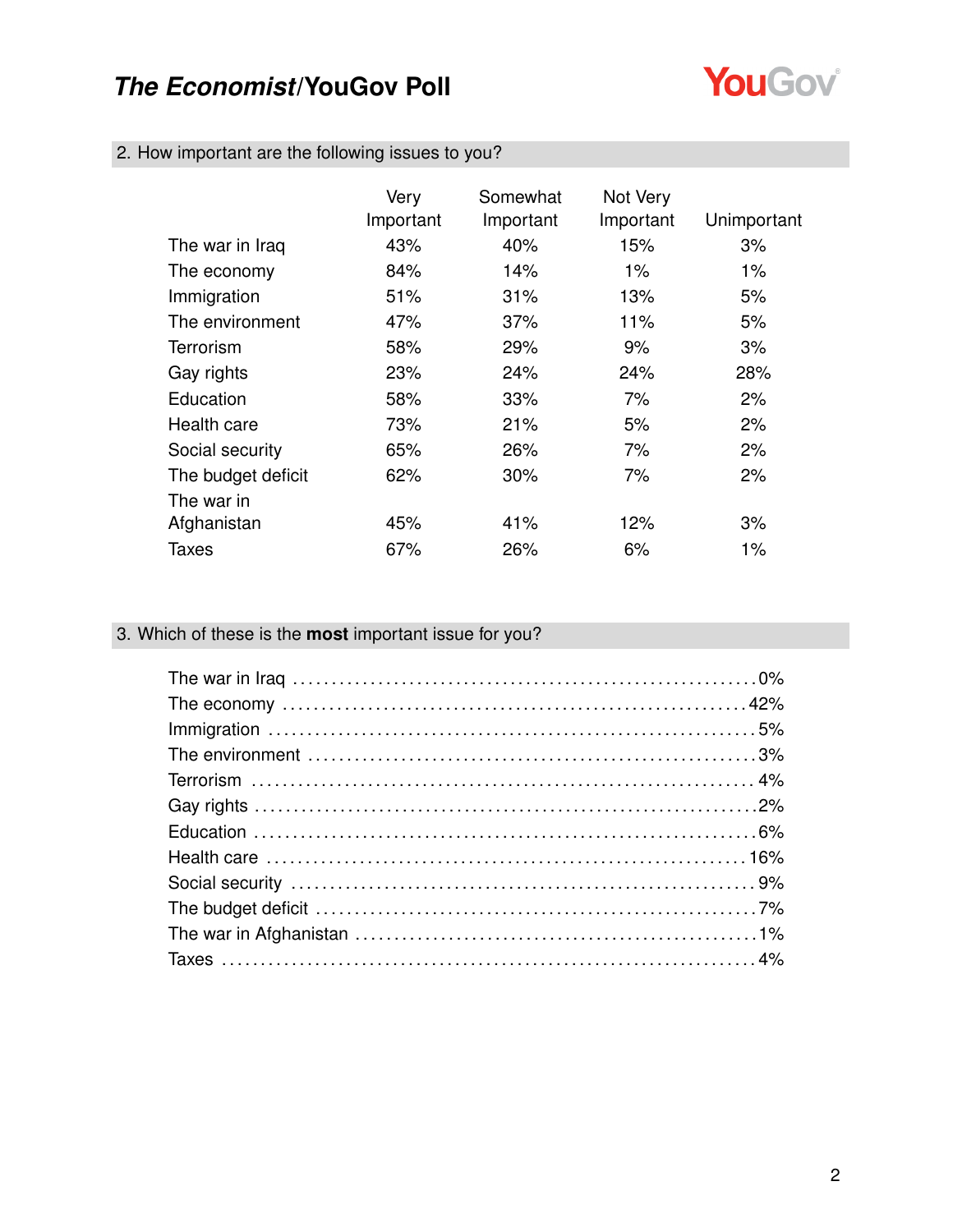

4. Do you approve or disapprove of the way Barack Obama is handling his job as President?

5. How much do you personally care about who wins the 2010 congressional elections?

6. Have you discussed this November's elections with any friends or family in the past few days?

7. How closely have you been following news about the 2010 congressional elections?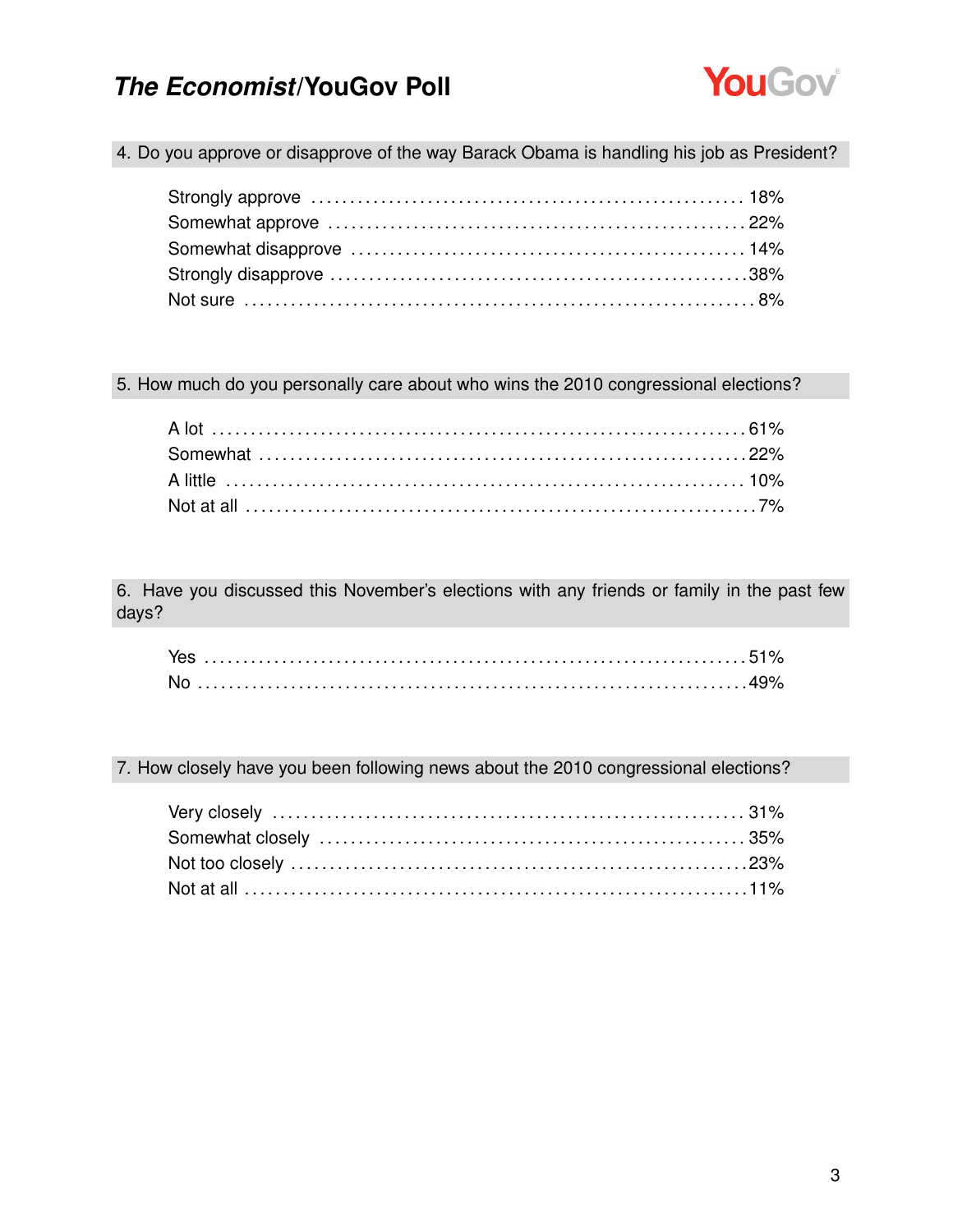

8. Where do you get most of your information about the political campaigns? (Asked if respondent has been following the 2010 congressional elections)

9. Overall, do you approve or disapprove of the way that the United States Congress is handling its job?

10. If the 2010 elections for U.S. Congress were being held today, who would you vote for in the district where you live?

|                            |     | Lean<br>Republican Republican Democrat Democrat | Lean |     | Not Sure |
|----------------------------|-----|-------------------------------------------------|------|-----|----------|
| <b>Registered Voters</b>   |     |                                                 |      |     |          |
| $(N = 713, MOE = \pm 4\%)$ | 42% | 3%                                              | 5%   | 41% | 9%       |
| All Respondents            | 37% | 3%                                              | 6%   | 38% | 16%      |

11. What is your preference for the outcome of the November 2010 congressional elections?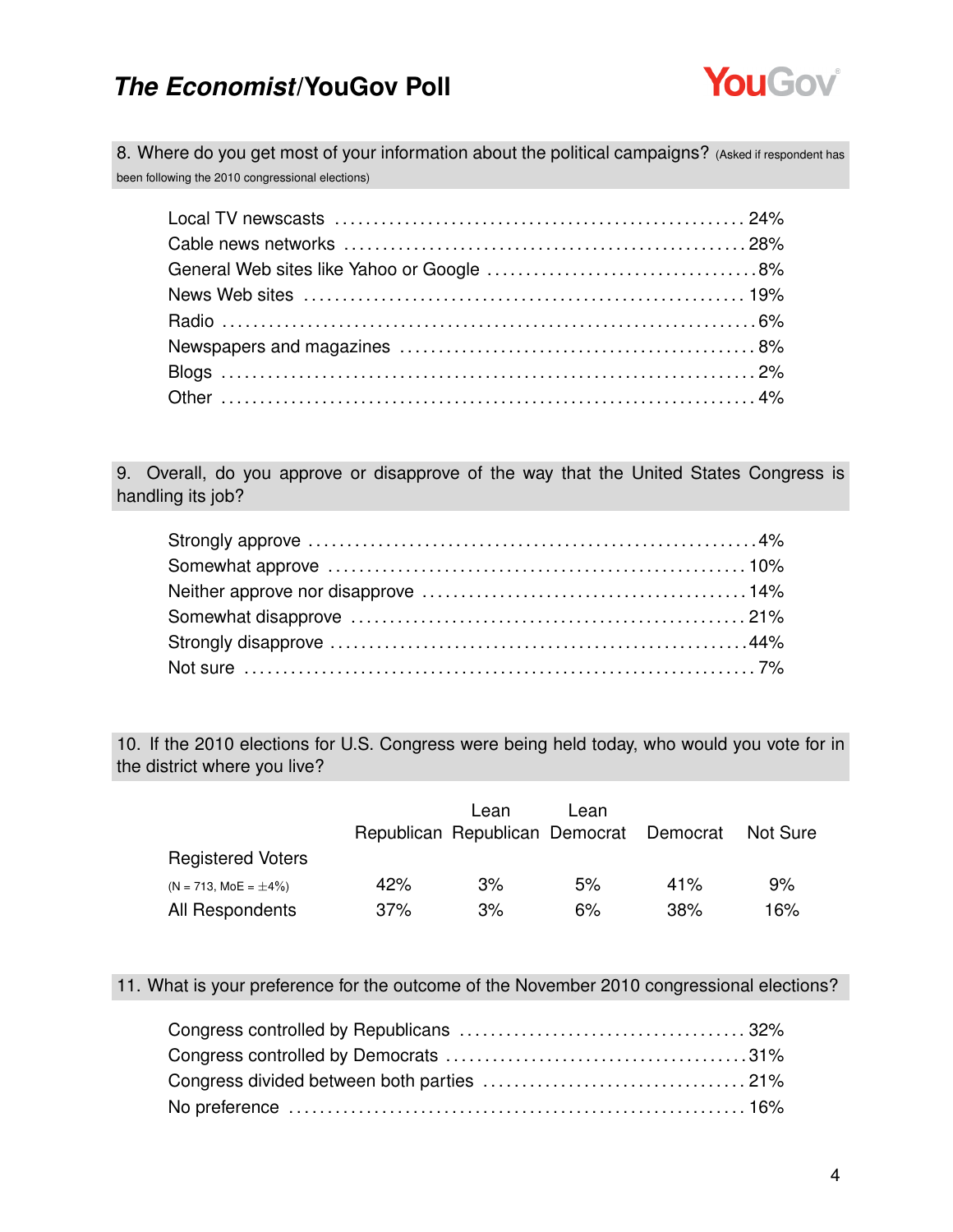

12. In general, do you think it is better for the same political party to control both the Congress and the presidency, so they can work together more closely, or do you think it is better to have different political parties controlling the Congress and the presidency to prevent either one from going too far?

| Better for the same party to control Congress and presidency  26%       |  |
|-------------------------------------------------------------------------|--|
| Better for different parties to control Congress and the presidency 38% |  |
|                                                                         |  |

13. How much of the time do you think you can trust the government in Washington to do what is right?

### 14. Which party is closer to you on the following issues?

|                            | The<br>Democratic<br>Party | The<br>Republican<br>Party | Both the<br>same | Not sure |
|----------------------------|----------------------------|----------------------------|------------------|----------|
| Taxes                      | 31%                        | 38%                        | 9%               | 22%      |
| Government                 |                            |                            |                  |          |
| spending                   | 26%                        | 36%                        | 15%              | 23%      |
| <b>Regulating business</b> | 32%                        | 32%                        | 12%              | 24%      |
| The environment            | 38%                        | 23%                        | 15%              | 24%      |
| Immigration                | 23%                        | 36%                        | 16%              | 26%      |
| Gun control                | 27%                        | 39%                        | 10%              | 24%      |
| Abortion                   | 34%                        | 28%                        | 11%              | 26%      |
| Gay marriage               | 31%                        | 24%                        | 14%              | 30%      |
| National defense           | 25%                        | 39%                        | 15%              | 22%      |
| The economy                | 33%                        | 36%                        | 9%               | 21%      |
| Terrorism                  | 24%                        | 37%                        | 17%              | 22%      |
| <b>Health Care</b>         | 38%                        | 36%                        | 7%               | 19%      |
| Energy policy              | 35%                        | 27%                        | 14%              | 25%      |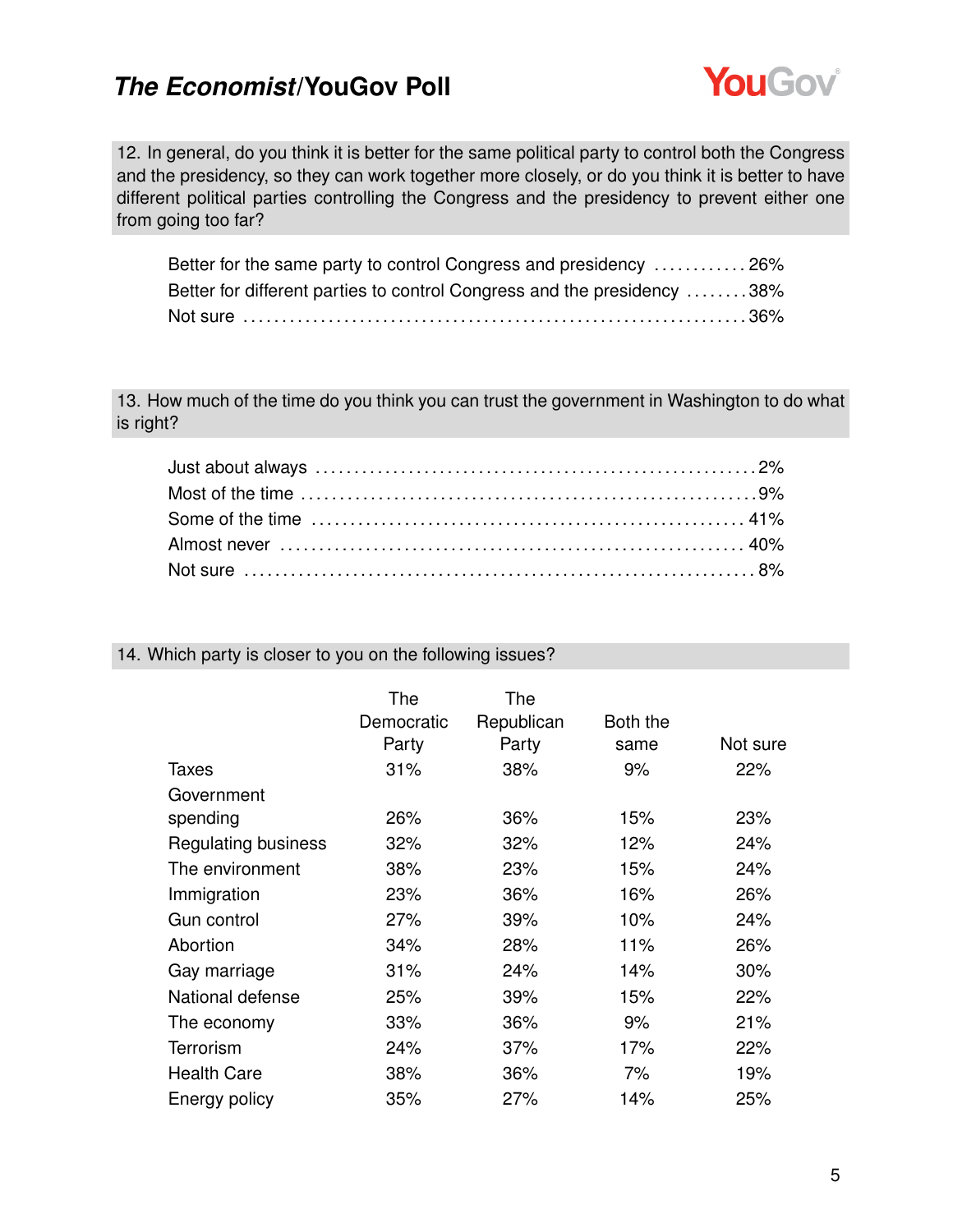

15. Do you have a favorable or an unfavorable opinion of the following groups?

|                           | Verv<br>favorable |     | Somewhat Somewhat<br>favorable unfavorable unfavorable Not sure | Verv |     |
|---------------------------|-------------------|-----|-----------------------------------------------------------------|------|-----|
| The Democratic<br>Party   | 15%               | 25% | 15%                                                             | 33%  | 12% |
| The Republican<br>Party   | 12%               | 26% | 25%                                                             | 23%  | 13% |
| The Tea Party<br>movement | 21%               | 14% | 8%                                                              | 31%  | 26% |

16. How much have you heard or read about the political movement known as the Tea Party?

17. Do you think of yourself as a part of the Tea Party movement? (Asked if respondent is aware of the Tea Party movement)

18. Generally speaking, do you support or oppose the goals of the Tea Party movement? (Asked if respondent is aware of the Tea Party movement)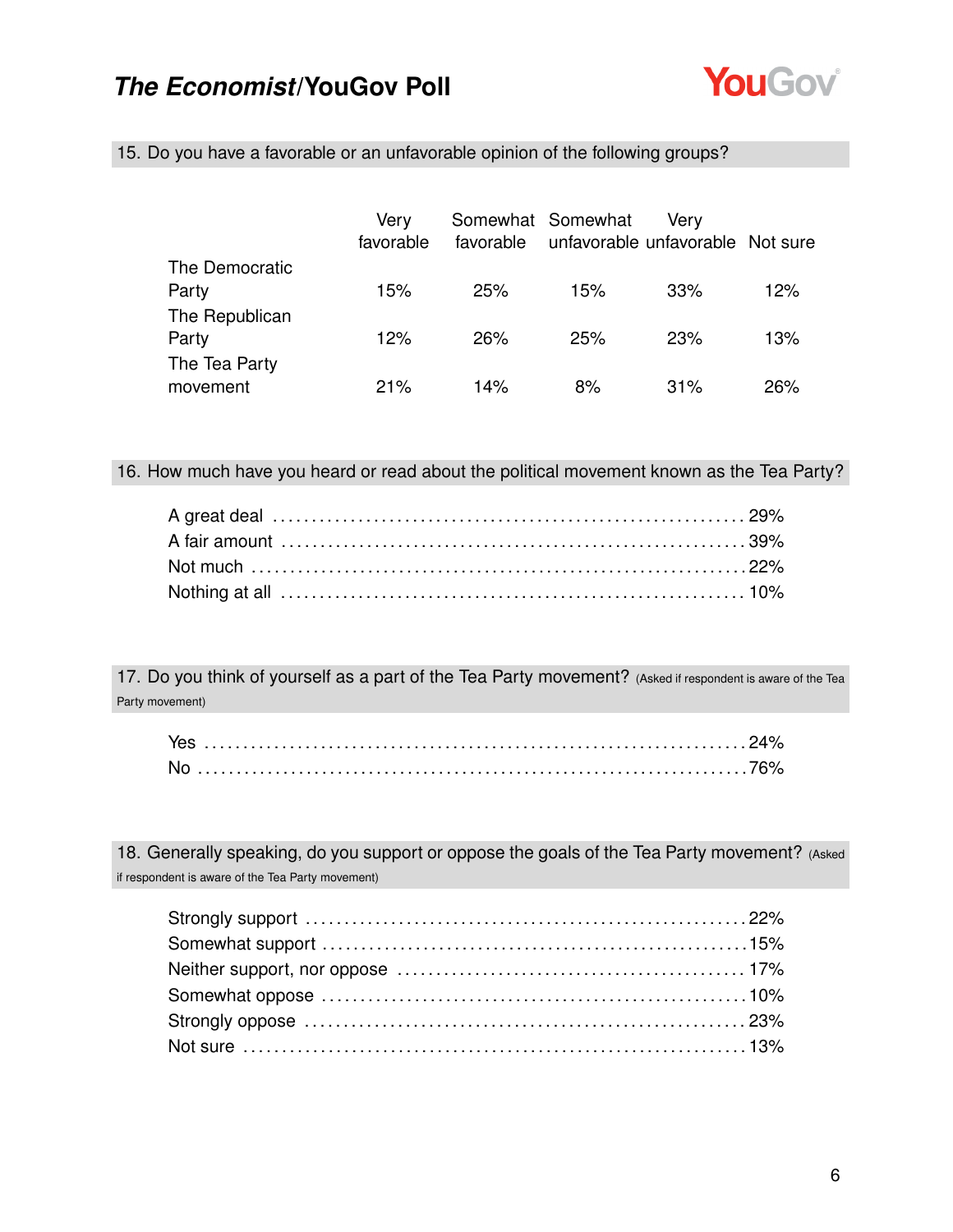

19. Do you think people who are openly gay or homosexual should be allowed to serve in the U.S. military?

20. When it comes to preparedness, unit cohesion and morale in the military today, which do you think has MORE of a negative impact:

| The current policy that requires gay and lesbian soldiers to conceal their sexual |  |
|-----------------------------------------------------------------------------------|--|
| preferences from other members of their unit 55%                                  |  |
| The proposed policy that allows gay and lesbian soldiers to be open about their   |  |
| sexual preferences                …………………………………………………45%                          |  |

#### 21. Which of these statements comes closer to your opinion:

Homosexuality is a way of life that should be accepted by society. . . . . . . . . 59% Homosexuality is a way of life that should be discouraged by society ..... 41%

22. Do you think being homosexual is something a person chooses to be, or do you think it is something a person cannot change?

23. Would you say Barack Obama is...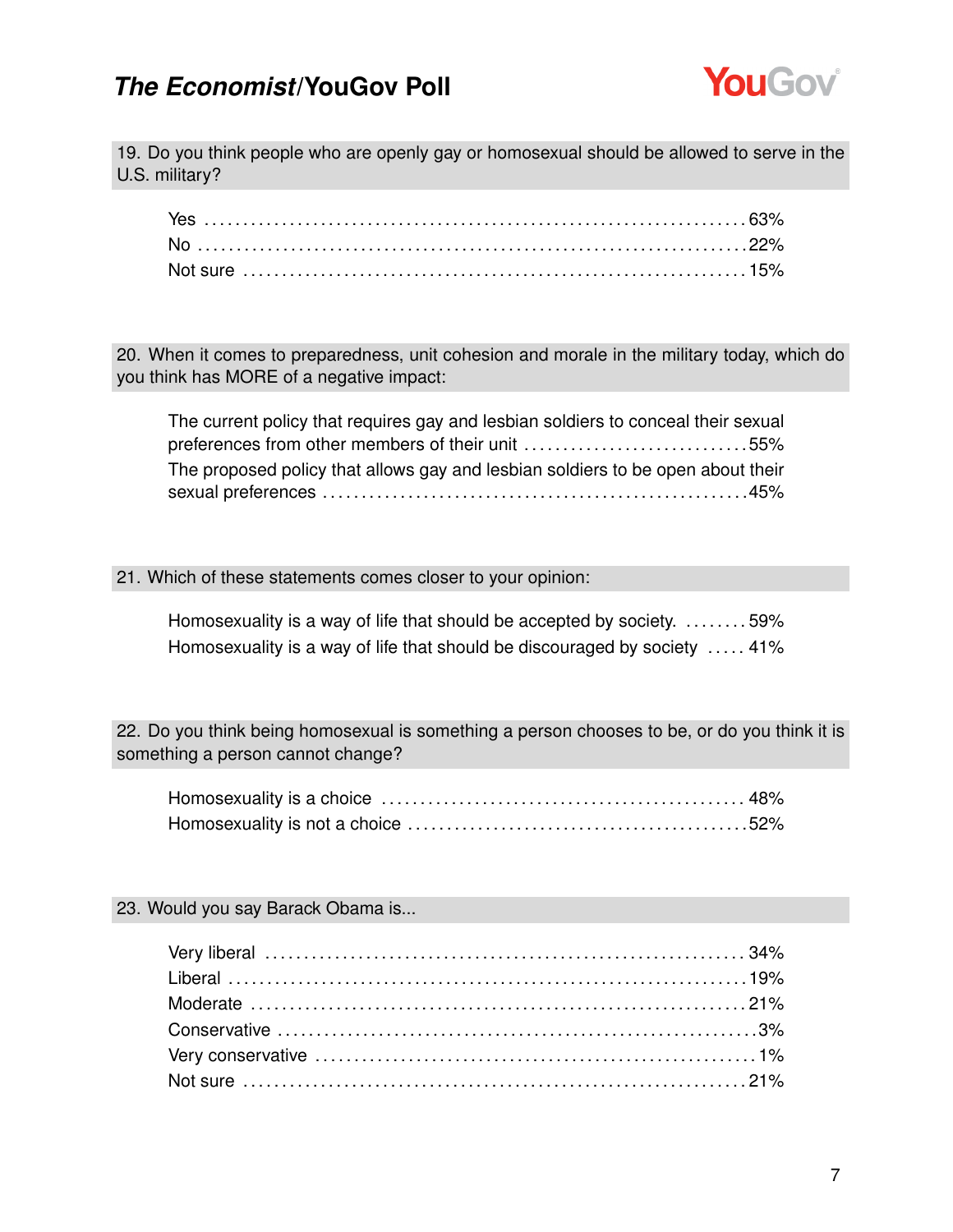

### 24. Do you think Barack Obama...

### 25. Regardless of whether you agree with him, do you like Barack Obama as a person?

### 26. Which of these words would you use to describe Barack Obama?

|                  | Yes | No Opinion | No  |
|------------------|-----|------------|-----|
| Honest           | 32% | 33%        | 35% |
| Intelligent      | 61% | 27%        | 12% |
| Religious        | 15% | 54%        | 32% |
| Inspiring        | 34% | 42%        | 24% |
| Patriotic        | 27% | 43%        | 30% |
| Strong           | 32% | 47%        | 21% |
| <b>Bold</b>      | 35% | 48%        | 17% |
| Experienced      | 13% | 40%        | 47% |
| Sincere          | 33% | 36%        | 31% |
| Partisan         | 25% | 55%        | 20% |
| <b>Effective</b> | 19% | 47%        | 34% |
| Unifying         | 14% | 49%        | 36% |
| In Touch         | 24% | 42%        | 34% |
| Realistic        | 28% | 39%        | 34% |
| Decisive         | 23% | 50%        | 27% |

### 27. Would you say things in this country today are...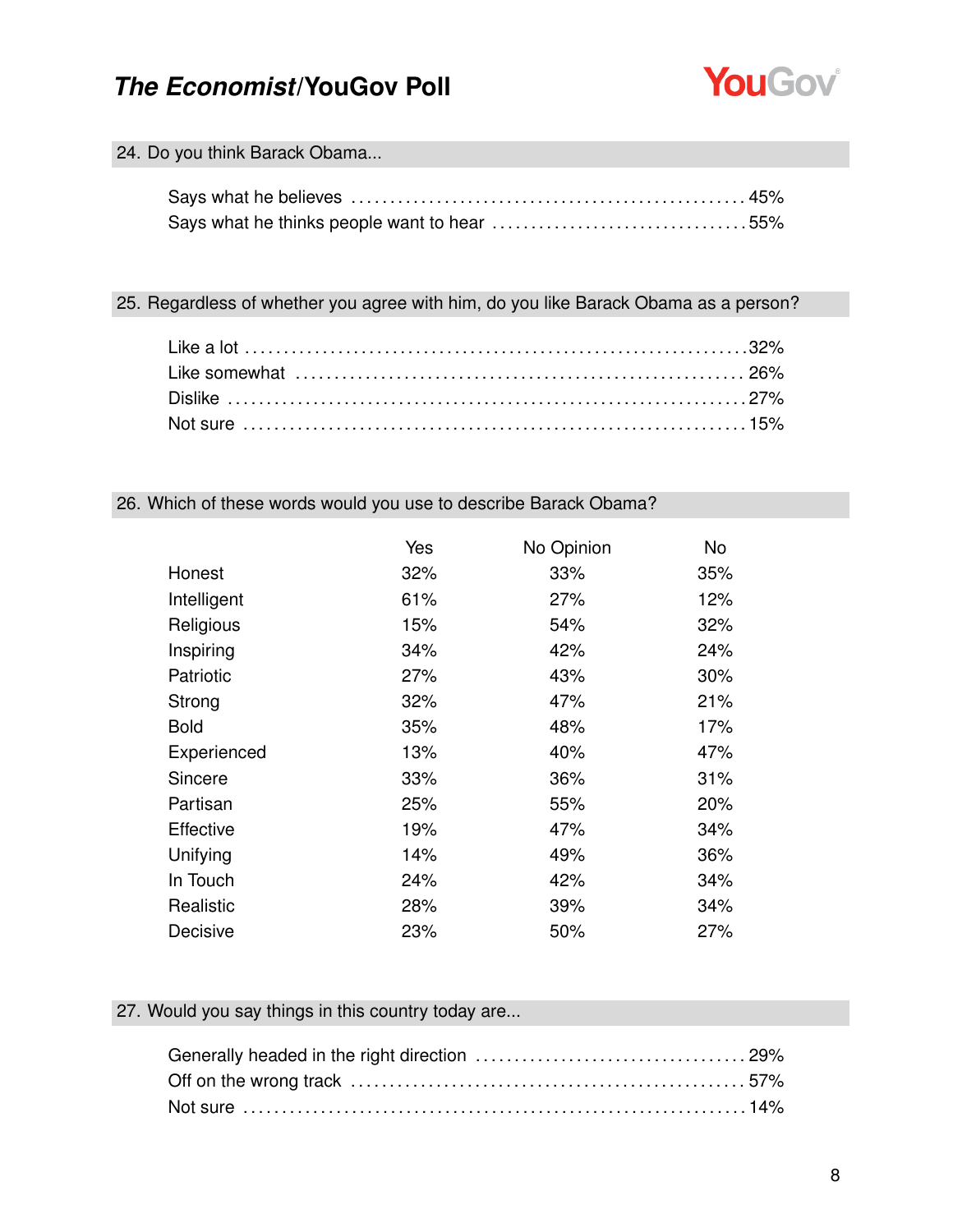

|                        | Very      | Somewhat  |         | Somewhat                | Very |
|------------------------|-----------|-----------|---------|-------------------------|------|
|                        | favorable | favorable | Neutral | unfavorable unfavorable |      |
| Barack Obama           | 23%       | 18%       | 15%     | 10%                     | 34%  |
| Sarah Palin            | 17%       | 16%       | 20%     | 12%                     | 35%  |
| John McCain            | 8%        | 23%       | 30%     | 23%                     | 15%  |
| Joe Biden              | 12%       | 17%       | 33%     | 13%                     | 25%  |
| George W. Bush         | 15%       | 19%       | 19%     | 15%                     | 31%  |
| <b>Bill Clinton</b>    | 26%       | 26%       | 22%     | 16%                     | 11%  |
| Nancy Pelosi           | 7%        | 13%       | 30%     | 11%                     | 39%  |
| Harry Reid             | 2%        | 10%       | 49%     | 9%                      | 30%  |
| John Boehner           | 5%        | 10%       | 60%     | 9%                      | 15%  |
| <b>Mitch McConnell</b> | 2%        | 9%        | 66%     | 7%                      | 15%  |
| Glenn Beck             | 17%       | 11%       | 36%     | 8%                      | 28%  |
| Mitt Romney            | 10%       | 15%       | 47%     | 17%                     | 12%  |

28. Do you have a favorable or unfavorable opinion of the following people?

29. Overall, do you think the economy is getting better or worse?

30. Do you think the stock market will be higher or lower 12 months from now?